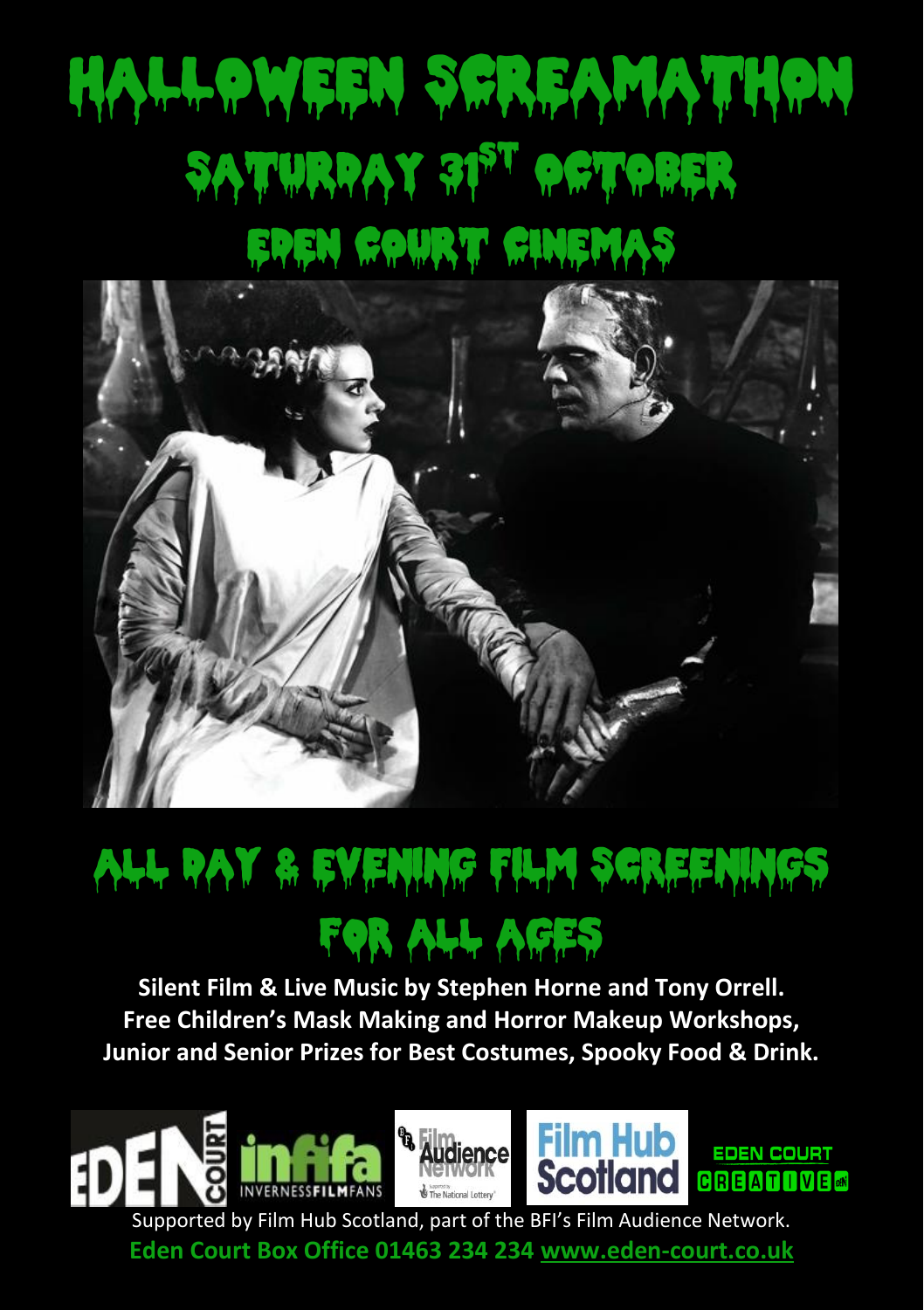









#### **MONSTER HOUSE 11.00am**

**Children's Animated Film.** Scares, laughs and frightful fun as three friends discover that the house across the street is really a living breathing monster! As Halloween approaches can they save their neighbourhood?

**Directed by Gil Kenan. Starring: Mitchell Musso, Sam Lerner, Spencer Locke, Steve Bucsemi and Maggie Gyllenhaal. (2006/USA/91mins/PG) Under 16's go free. \*Children must be accompanied by an adult.**

### **BRIDE OF FRANKENSTEIN**

#### **1.15pm** Every monster needs a mate**!**

Dr Frankenstein and his monster are very much alive in this alltime Horror classic starring the iconic Boris Karloff, Elsa Lanchester as the bride and the most electric hairdo in cinema history!

**Directed by James Whale. Starring: Boris Karloff, Elsa Lanchester and Colin Clive. (1935/ USA/ 75mins/ PG)**

#### **THE MUMMY 3.00pm**

A group of archaeologists discover the untouched tomb of an Egyptian princess, accidentally awakening the mummified body of her High priest with grisly results! British Hammer Horror at its best with the immortal Christopher Lee and the UK's king of creepy Peter Cushing.

**Directed by Terence Fisher. Starring: Peter Cushing, Christopher Lee and Yvonne Furneaux. (1959/UK/ 86mins/ PG)**

## **A GIRL WALKS HOME ALONE AT NIGHT 5.00 pm.**

Based on a graphic novel, Iranian/ US Director Ana Lily Amipour's film about a hijab wearing, skateboarding female vampire who measures out justice to men who disrespect women has proved a favourite with film festival audiences around the world. Never seen an Iranian Vampire Spaghetti Western? Here's your chance!

**Directed by Ana Lily Amirpour. Starring: Sheila Vand, Arash Marandi, and Marshall Manesh. (2014/USA/101mins/15) Persian language with subtitles.**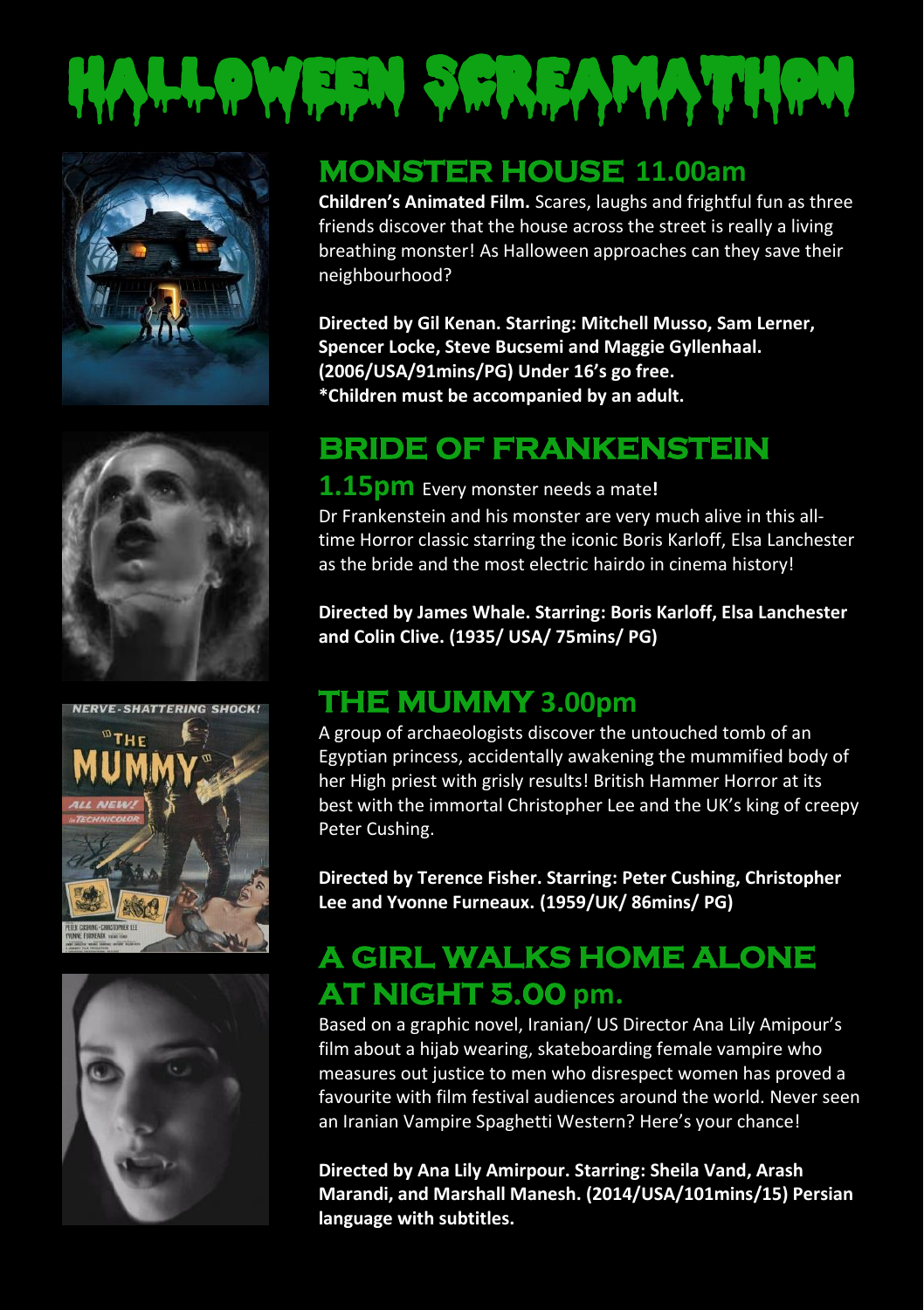





Image: Tony Brown



## **HäXAN- WITCHCRAFT THROUGH THE AGES 8.15pm**

#### **Silent Film with Live Music by Stephen Horne and Tony Orrell.**

This unique live performance combines the shadowy world of Benjamin Christensen's 1922 documentary/ Fantasy/ Drama of the history of Witchcraft in seven parts with mesmerising musical accompaniment by Stephen Horne (Piano, flute, accordion)and Tony Orrell (Percussion and electronics).

**Directed by Benjamin Christensen. Starring: Benjamin Christensen, Elisabeth Christensen and Maren Pedersen. (1922/Sweden/102 mins/ 15)**

**STEPHEN HORNE** Stephen has long been considered one of the world's leading silent film accompanists. Based at London's BFI Southbank and playing all major UK venues such as the Barbican Centre and the Imperial War Museum, he has recorded music for DVD releases, BBC TV screenings and museum installations of silent films. Although principally a pianist, he often incorporates flute, accordion and keyboards into his performances, sometimes simultaneously. He regularly performs internationally at film festivals in Pordenone, Telluride, San Francisco, Cannes, Bologna, Berlin, Hong Kong and Morocco and has performed at New York's Lincoln Centre and Washington's National Gallery of Art[. www.stephenhorne.co.uk](http://www.stephenhorne.co.uk/)

**TONY ORRELL** Tony has partnered with musicians as diverse as Will Gregory (Goldfrapp), Adrian Utley (Portishead) , Jerry Dammers (Specials) and renowned conductor Charles Hazlewood to perform unique live accompaniments to Silent Film. Ranging from slapstick to Victor Sjostrom's epic tragi-comic *He - Who Gets Slapped* performed at the South Bank with the BBC Concert Orchestra, Tony relishes the opportunity to combine improvisation with agreed thematic material and experimental electronics with acoustic instruments. He has also worked on improvised concerts with John Garden (Scissor Sisters), Matthew Bourne, Ray Russell, and saxophonist Andy Sheppard. <http://www.electricpavilion.org/dugout/snv/artists/tonyo/>

#### **Late Night Screening ROSEMARY'S BABY 10.30pm.**

When young couple Rosemary and Guy Woodhouse move into a New York apartment building with a disturbing history, strange things begin to happen. As the bad dreams and unexplained noises intensify, Rosemary becomes pregnant and begins to suspect that their friendly circle of neighbours are not what they seem. **Directed by Roman Polanski. Starring: Mia Farrow, John Cassavetes and Ruth Gordon. (1968/USA/138mins/18)**